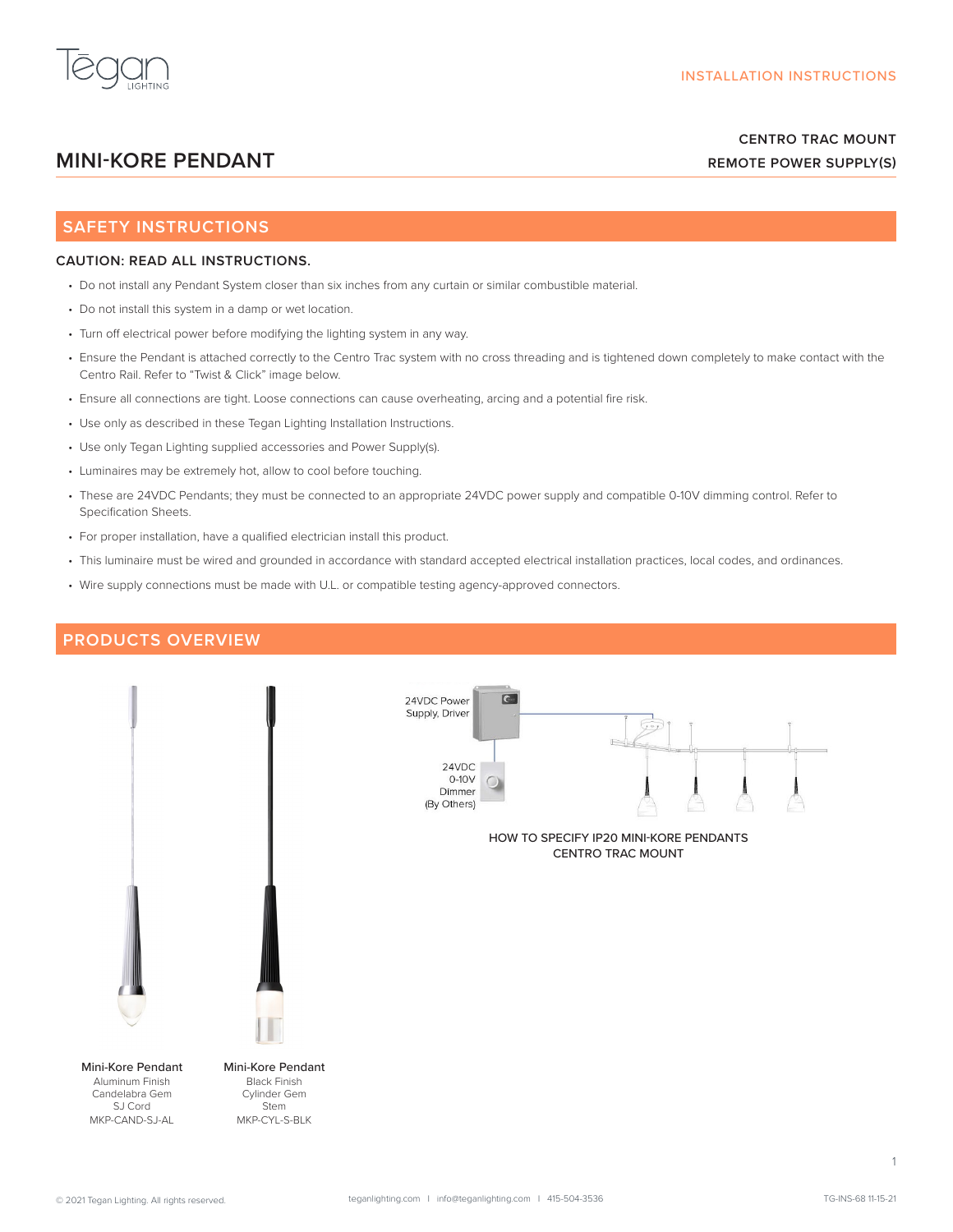# **INSTALLATION**

### Mini-Kore Systems

Mini-Kore Pendants connect to a Centro Trac Connector and then connected to Tegan's Centro Trac System.





**IMAGE OF A CORRECT FACTORY INSTALLATION TO REPLICATE WHEN FIELD-MODIFYING THE MINI-KORE PENDANT STEM OR SJ POWER CORD LENGTH. CONTACT TEGAN LIGHTING @ 415-504-3536 WITH QUESTIONS.**



**WARNING: When the Mini-Kore Pendant power cord is shortened on site, it must be installed correctly, as per factory shipped condition. Per the installation instructions below, a safety knot must be added to secure the cord/shade. IF NOT MODIFIED CORRECTLY IN THE FIELD WHEN INSTALLED, THE PENDANT/SHADE CAN FALL AND RESULT IN DAMAGE TO THE SPACE AND/OR PERSONS.** 

### 1. Field-Cutting Power Cord Length

- Cut and strip cord A to the desired length.
- Optional stem B should be cut as well.
- Create a knot just below the stripped conductors A to fit just above the cable clamp D (as shown in the image above).
- With a small tool, depress tabs on Connector C to allow insertion of wires. Check labels for polarity.
- Re-attach cable clamp D.
- Use cover E to attach the Mini-Kore Pendant to the mating Centro Trac Connector (CTC) utilizing the "Twist & Click" system.